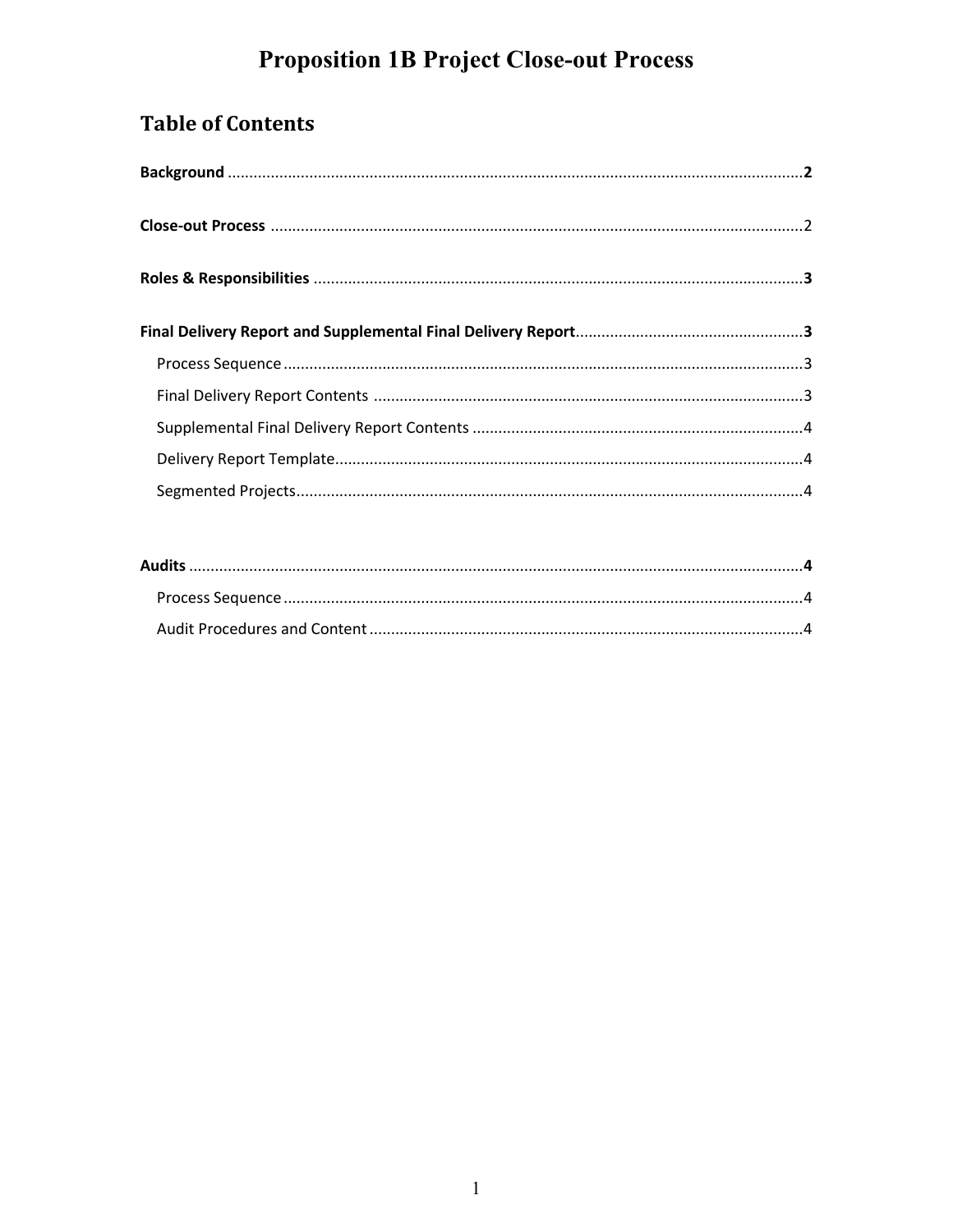## **Background**

Proposition 1B enacted by a vote of the people of California on November 7, 2006, authorized the issuance of \$19.925 billion in State general obligation bonds for specific transportation programs. Following voter approval of the bond program, then Governor Schwarzenegger signed Executive Order S-02-07 dated January 24, 2007 that lays out a three part accountability plan<sup>1</sup> to provide the public with readily accessible information about how the bonds they approved are being spent.

In summary the three parts are:

- 1. Front-End Accountability
- 2. In-Progress Accountability
- 3. Follow-Up Accountability

The Commission adopted a series of policies and guidelines, and the ongoing departmental quarterly reports and accountability website largely meet the first two parts. The subject of this document which describes the project close-out process is related to the third requirement, follow-up accountability. The purpose of follow-up accountability is to demonstrate that the bond expenditures:

- Were made according to the established front-end criteria and processes.
- Were consistent with all legal requirements.
- Achieved the intended outcomes.

### **Close-out Process**

The Commissions October 26, 2006 Accountability Implementation Plan<sup>2</sup> calls for a final delivery report within six months of the project becoming operable. Operable is further defined as the end of the construction phase when the construction contract is accepted.

It is expected that the close-out process to be followed will be consistent with existing processes now in place for ongoing transportation programs. In general the close-out process can contain up to four significant deliverables as shown below.

- 1. Within six months of project becoming operable the Final Delivery Report (FDR) will be completed, reviewed and uploaded to the On-Line Data Input System (ODIS).
- 2. If chosen for audit, a Semi-Final Audit Report will be completed within six months of the Final Delivery Report. The completed audit will be uploaded to ODIS.
- 3. A Supplemental Final Delivery Report (SFDR) is completed to reflect final project expenditures at the conclusion of all project activities. This report is then reviewed and uploaded to ODIS.
- 4. If needed, a Final Audit Report is prepared and uploaded to ODIS within six months of project completion.

<sup>&</sup>lt;sup>1</sup> [http://www.catc.ca.gov/1baccount/EO\\_S-02-07.pdf](http://www.catc.ca.gov/1baccount/EO_S-02-07.pdf)

<sup>&</sup>lt;sup>2</sup> [http://www.catc.ca.gov/1baccount/Accountability\\_Implementation\\_Plan.pdf](http://www.catc.ca.gov/1baccount/Accountability_Implementation_Plan.pdf)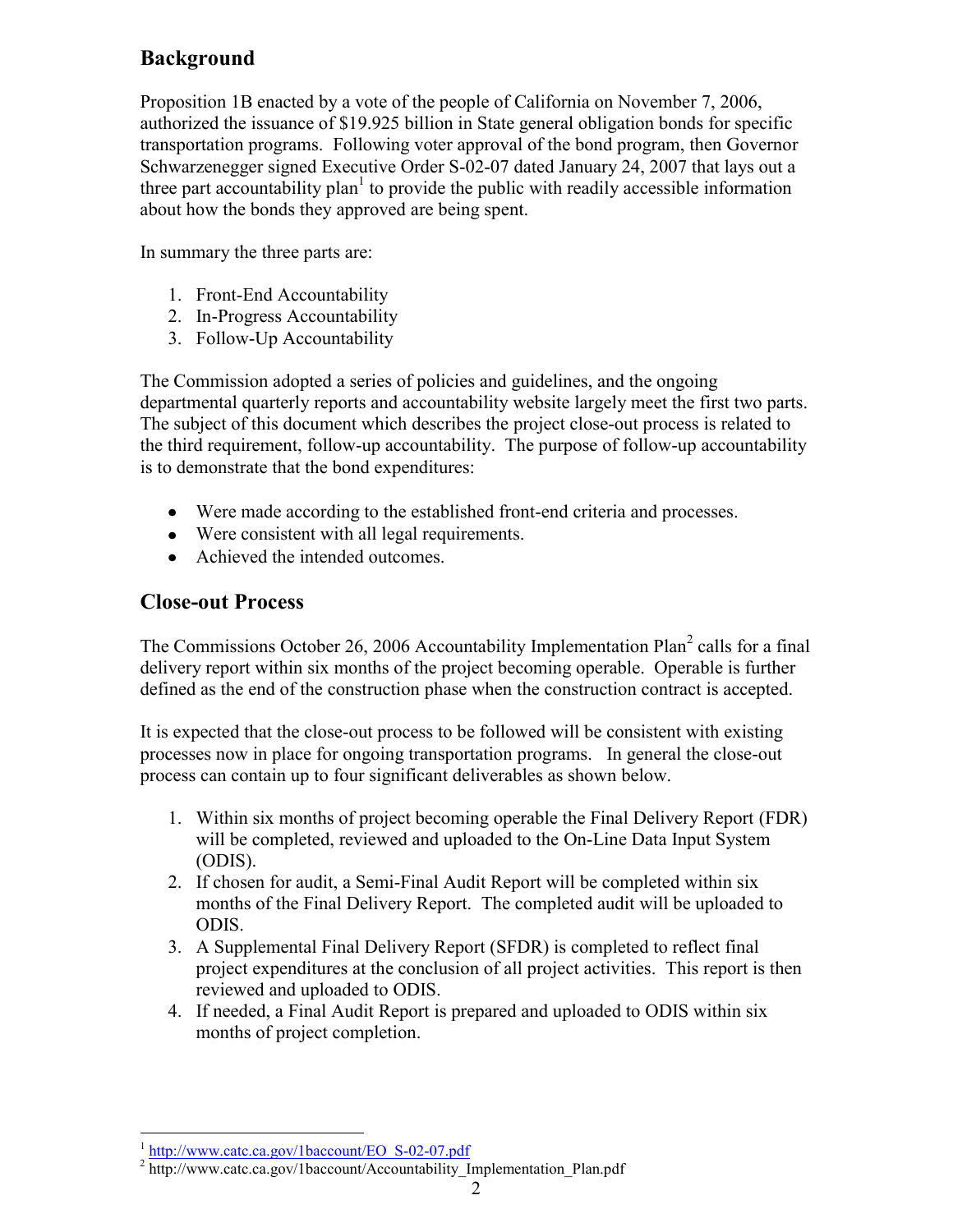## **Roles and Responsibilities**

- **Transportation Programming**. Develops guidelines and procedures. Communicates policy.
- **Project Sponsor/Project Manager**. Completes and submits the Final Delivery Report and Supplemental Final Delivery Reports consistent with applicable requirements and timelines.
- **Program Coordinato**r. Receives completed Final, and Supplemental Final Delivery Reports. Makes findings of completeness and ensures the proper documents are uploaded to the bond accountability website.
- **Department of Transportation Audits and Investigations.** Develops the annual audit plan and conducts and prepares Semi-Final and Final Audit Reports as necessary. Ensures that these audit documents are properly uploaded to the bond accountability website.

## **Final Delivery Report and Supplemental Final Delivery Report**

#### Process Sequence

The Project Manager / agency sponsor will prepare the Final Delivery Report and upload a pdf file of the report to the On-Line Data Input System (ODIS). Final Delivery Reports are due to the Program Coordinator within 6 months of the project becoming operable.

Program Coordinators will review the report and provide comments back to the project manager/sponsor as necessary. After final review and approval the Program Coordinator will "accept" the FDR in ODIS and migrate it to the staging site. The Program Coordinator will also update the Quarterly Report to reflect current status of the project closeout.

Upon approval of the FDR/SFDR the Project Manager / sponsor will forward a copy of the report to Audits & Investigations, Attn: Douglas Gibson and to Bimla Rhinehart, Executive Director, the California Transportation Commission, Attention: Maura Twomey.

The Supplemental Final Delivery Report is due within six months of the completion of the project which occurs at the conclusion of all project activities and acceptance of the contract. The SFDR will follow the same submittal procedures as the FDR.

#### Final Delivery Report Contents

The final report for all projects will compare the scope, schedule, cost and benefits of the project as outlined in the project's baseline agreement with the project as actually delivered. In addition all reports should identify and discuss:

- Timing, reasons and resolutions of any variances from the baseline agreement that occurred during the life of the project
- Approved changes that were made during the life of the project
- Risk mitigation strategies used for complex projects
- Best practices and "lessons learned"

Each bond program (TLSP, CMIA, SLPP, etc) will have information that reflects the degree of attainment of the specific intents of the program. For example TLSP projects